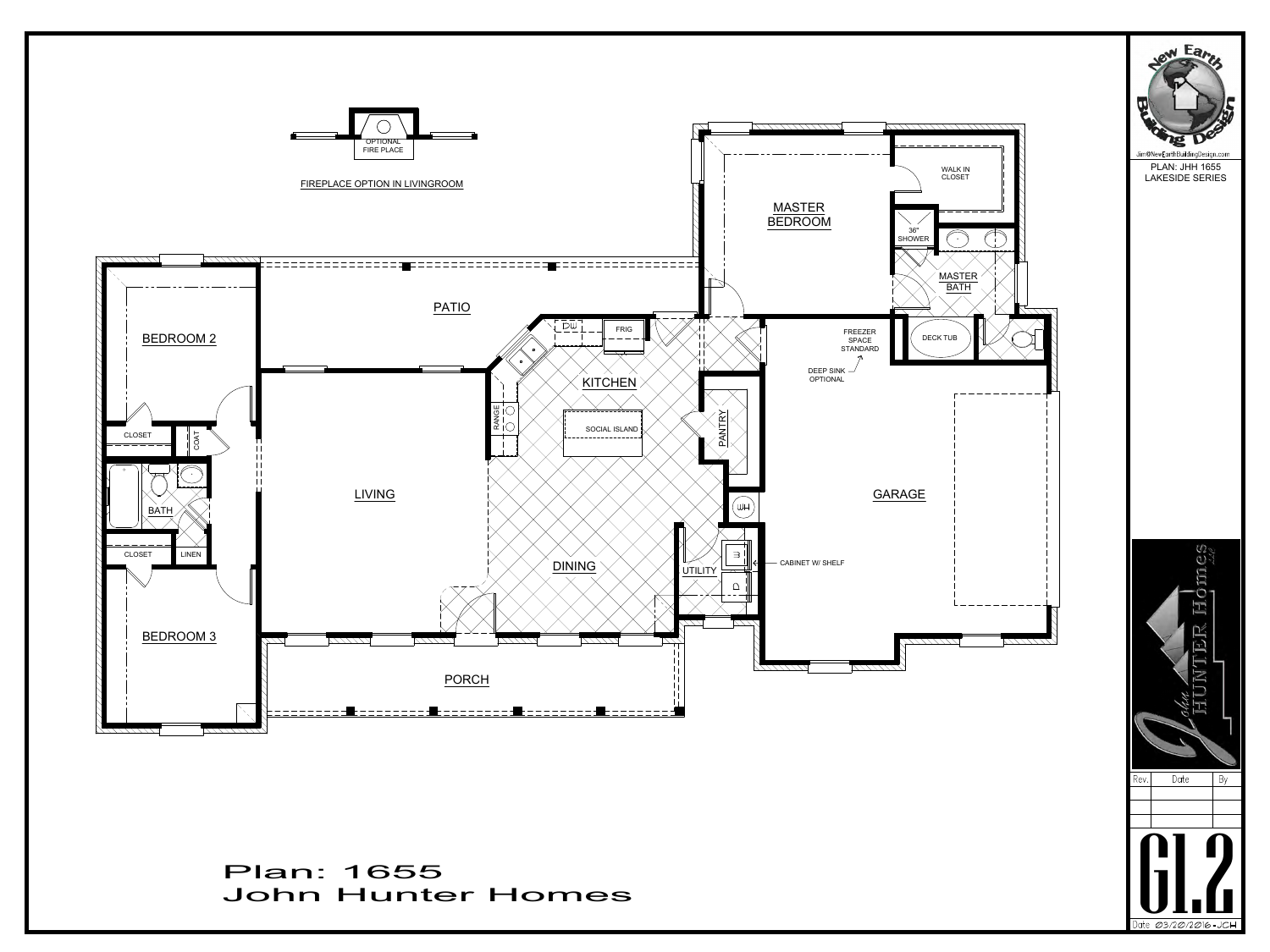

- Residential Code (IRC) and comply with all amendments in force at the time of construction. The general contractor is responsible for verifying all requirements with the authority having jurisdiction (AHJ). **GENERAL NOTES:**<br>
1. Home shall be constructed in accordance with 2009 International<br>
Residential Code (IRC) and comply with all amendments in force at the<br>
time of construction. The general contractor is responsible for v **GENERAL NOTES:**<br>
1. Home shall be constructed in accordance with 2009 International<br>
Residential Code (IRC) and comply with all amendments in force at the<br>
time of construction. The general contractor is responsible for 1. Home shall be constructed in accordance with 2009 International<br>
Residential Code (IRC) and comply with all amendments in force at the<br>
time of construction. The general contractor is responsible for verifying all<br>
req
- designed and sealed by a professional engineer or architect licensed to  $\qquad$  Rev.  $\qquad$  Date practice in the state of Texas.
- to beginning construction.
- of interior wall plates.
- 
- Framing of construction. The general contractor is responsible to<br>requirements with the authority having jurisdiction (AHJ).<br>2. These plans do not include a foundation design. All foundation<br>designed and sealed by a profes These plans do not include a foundation design. All foundations are to be designed and sealed by a professional engineer or architect licensed to practice in the state of Texas.<br>
3. All notes and dimensions are to be verif board (GWB) on interior with exterior sheathing and siding per exterior elevations. All framing and fasteners shall comply with the IRC Section R602. 7. In finites and dimensions are to be verified by the general contractor photometric to beginning construction.<br>
4. Framing dimensions are from outside edge of exterior wall plates to edge of interior wall plates.<br>
5. Ext Frammig unnerisions are nont outside edge or exterior wall plates to edge<br>of interior wall plates.<br>
Exterior walls shall be constructed using 2x studs with 1/2" gypsum wall<br>
board (GWB) on interior with exterior sheathing 9. Exterior wall openings are dimensioned to centers.<br>
9. Exterior walls shall be constructed using  $2x$  studs with  $1/2$ " gypsum wall<br>
board (GWB) on interior with exterior sheathing and siding per exterior<br>
elevations. SF a c  $1655$   $\phantom{00}$   $\phantom{00}$   $\phantom{0}$   $\phantom{0}$ 509  $192$   $\overline{a}$
- board (GWB) both sides, unless noted otherwise. 81% 7. Interior walls shall be constructed using 2x studs with 1/2" gypsum wall
	-
- Note: Elevations C & D End 8. HVAC design and thermal calculations shall be completed by others.<br>gables are not included in 9. All electrical installations shall be in accordance with the 2011 NEC.







## **GENERAL NOTES:**

PLAN: JHH 1655

|                |           | 5.          | F            |
|----------------|-----------|-------------|--------------|
| AREA           | <b>SF</b> |             |              |
| <b>AC AREA</b> | 1655      | 6.          | F            |
| <b>GARAGE</b>  | 509       |             | b١           |
| <b>PORCH</b>   | 192       |             | $\mathbf{e}$ |
| <b>PATIO</b>   | 213       |             | R            |
| UNDER ROOF     | 2569      | $7^{\circ}$ | In           |
| <b>MASONRY</b> | 81%       |             | b١           |
|                |           |             |              |

gables are not included in masonry calculation.

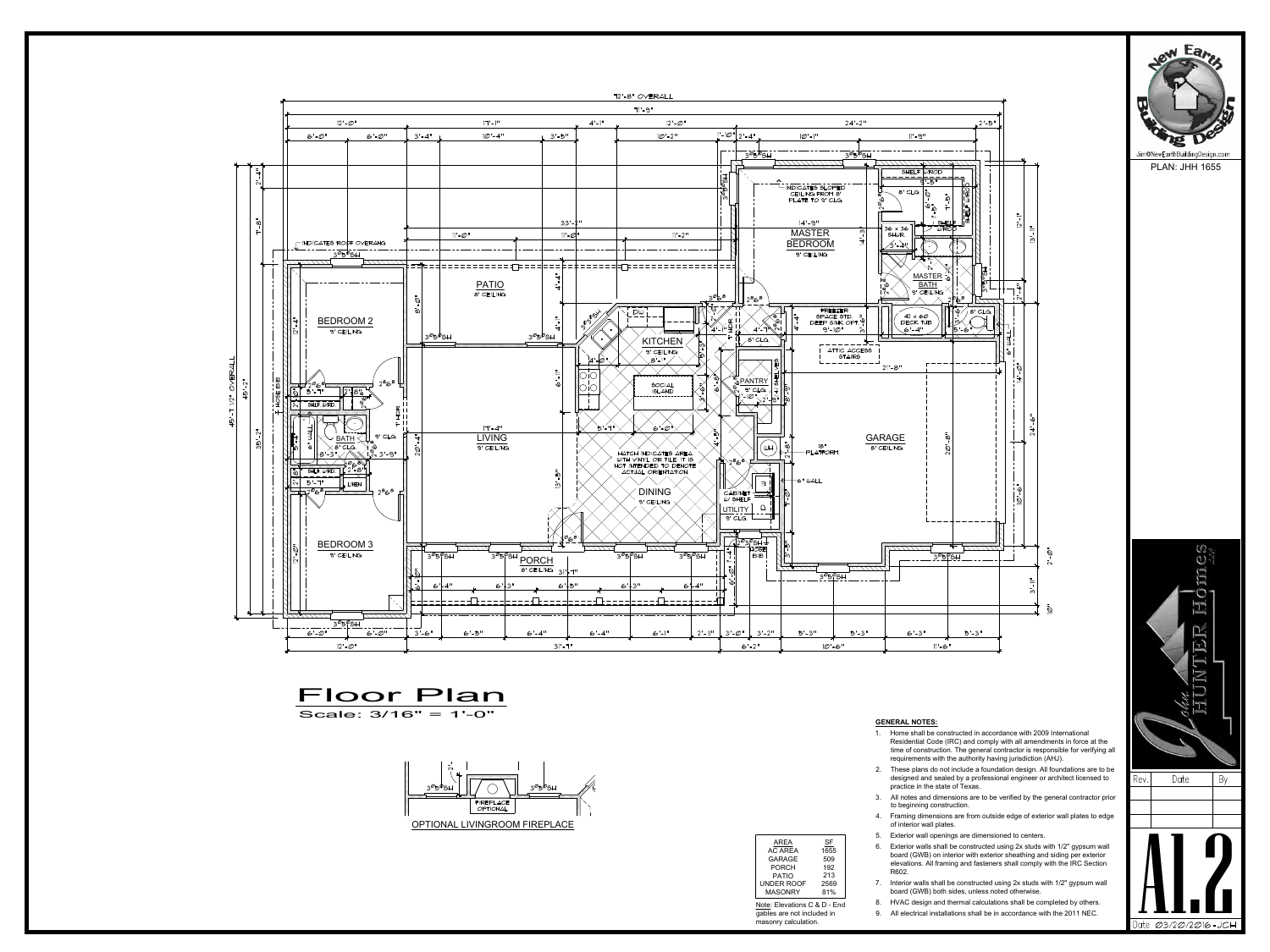





PLAN: JHH 1655 LAKESIDE SERIES ELEVATION A/B

## Elevation B